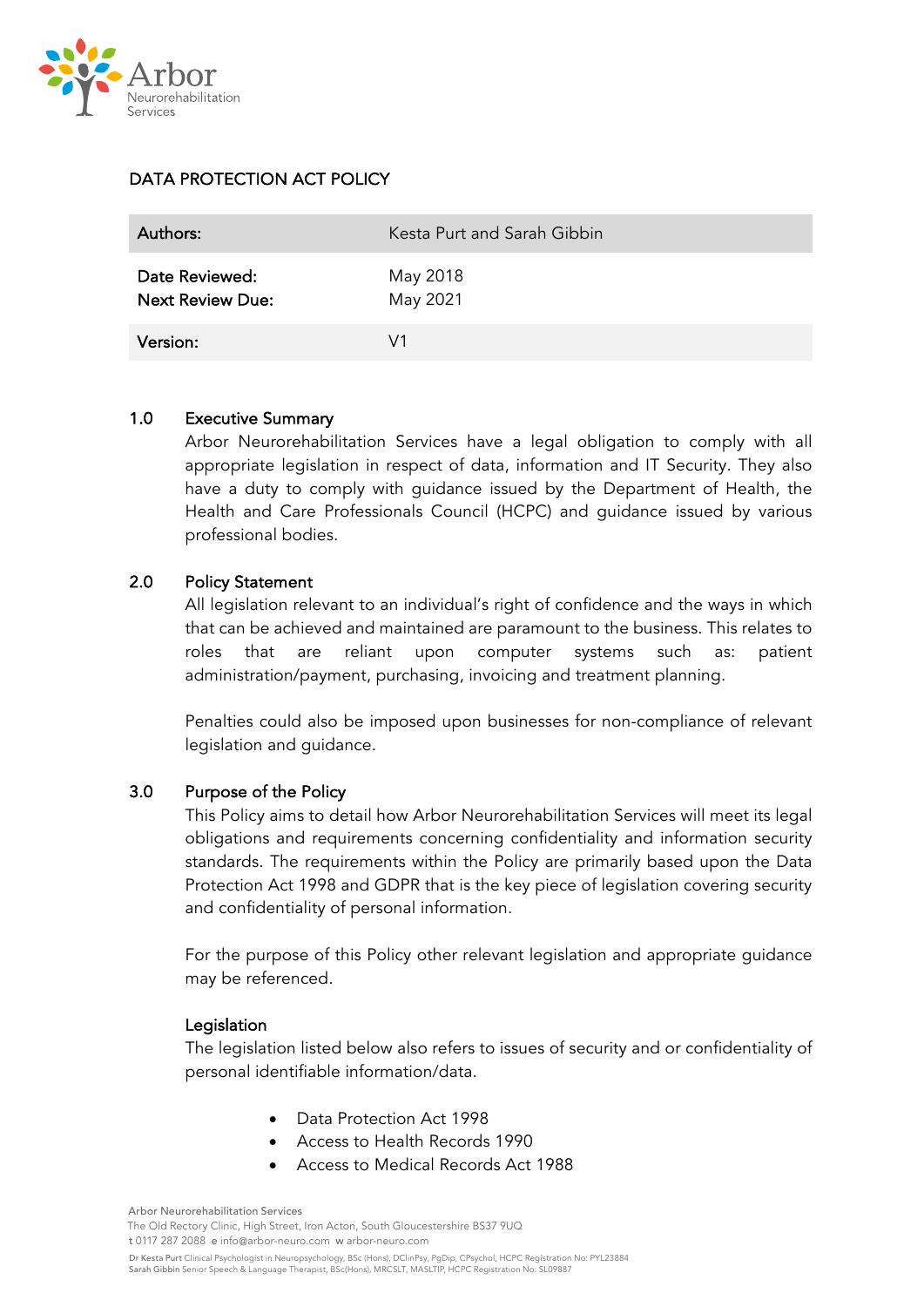

- Human Rights Act 1998
- Freedom of Information Act 2000
- Regulation of Investigatory Powers Act 2000
- Crime & Disorder Act 1998
- Computer Misuse Act 1990
- Privacy & Electronic Communications (EC Directive) Regulations 2003

### 4.0 Scope of Policy

### 4.1 Data Protection Principles

There are eight principles of good practice within the Data Protection Act 1998. These are normally referred to as the 'data protection principles'.

#### Principle 1

### Personal data shall be processed fairly and lawfully

Arbor Neurorehabilitation Services process data under the lawful conditions of 'contract' and 'legal obligation' (see details under Caldicott Principles below)

#### Principle 2

## Personal data shall be obtained for one or more specified and lawful purposes and shall not be further processed in any manner incompatible with that purpose or those purposes.

Arbor Neurorehabilitation Services and all therapists undertaking work for the Partnership are registered with the Information Commissioners Office (ICO).

Privacy Policy and consent forms are in place to ensure the ongoing monitoring of data and its appropriate use.

### Principle 3

## Personal data shall be adequate, relevant and not excessive in relation to the purpose or purposes for which they are processed.

This principle governs what is collected, entered, held and what information can be disclosed from those systems.

Where relevant information will be pseudoanonomised (e.g. email communication between professionals or with patient).

Specific, informed consent is required from each patient ahead of sharing information with third parties. Exceptions apply in relation to risk of harm to self of others (details in Privacy Policy).

## Principle 4 Personal data shall be accurate and, where necessary, kept up to date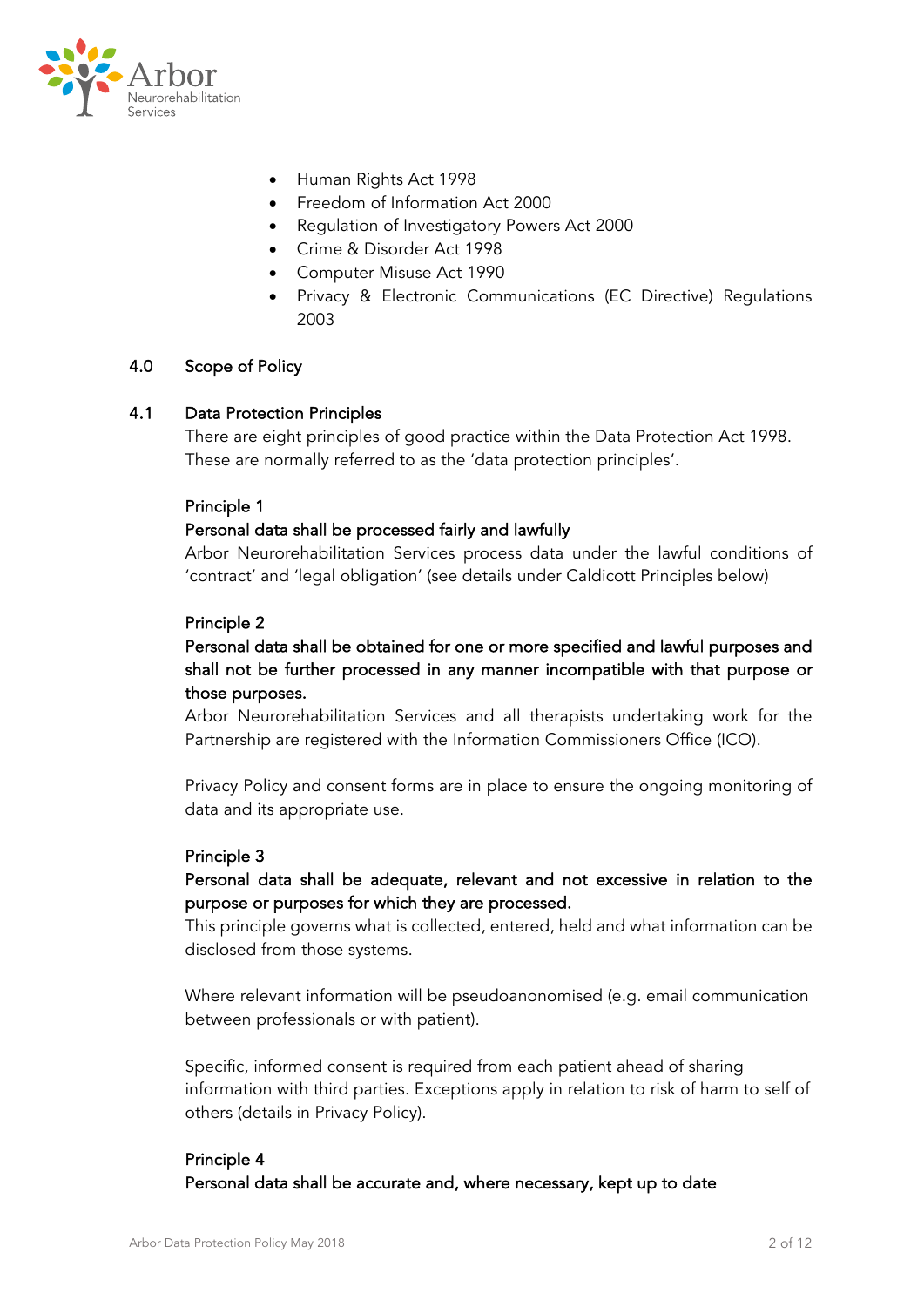

Accuracy of information is achieved by implementing validation routines; asking patient and professionals involved in their care to keep the business up to date with any changes to personal data.

### Principle 5

## Personal data processed for any purpose or purposes shall not be kept longer than is necessary for that purpose or those purposes

The retention period for therapy records is 7 years from the completion of treatment. At this time all records, paper and electronic will be destroyed. Data concerning cognitive assessment scores are kept for 20 years.

### Principle 6

## Personal data shall be processed in accordance with the rights of data Subjects under this Act

The Data Protection Act 1998 gives every living person the right to apply for access to information held on them by an organisation. This is known as 'Subject Access'.

### *Definition of Health Records*

A health record is defined as a record consisting of information about the physical or mental health or condition of an individual made by or on behalf of a health professional in connection with the care of that individual. It can be in electronic or manual 'structured' form (or both) and may include such things as hand written notes, letters, etc.

### *Receipt of an Application*

All requests for access to health records by the patient will be discussed with Arbor Neurorehabilitation Services Partners (Sarah Gibbin or Kesta Purt) directly. In most cases paper records will be sent to the patient in a manner discussed (e.g. post, or email). Arbor Neurorehabilitation Services reserve the right to deny access should disclosure of the information cause risk of harm to the patient. In such cases the content of the record will be discussed with the patient face to face in a therapeutic manner, and in a situation within which any reaction to such information can be managed. The disclosure of the record can then be reviewed.

If the application is from a Solicitor on behalf of a patient, e.g. Litigation, the request will be completed with the informed consent of the patient. This requires the patient to review and approve all documentation before it is sent and the patient can request to redact information if it is not deemed relevant to any concerns regarding risk to self or others (see privacy policy).

### *Making an Application*

Applications can be made directly Arbor Neurorehabilitation Services, by telephone or by email.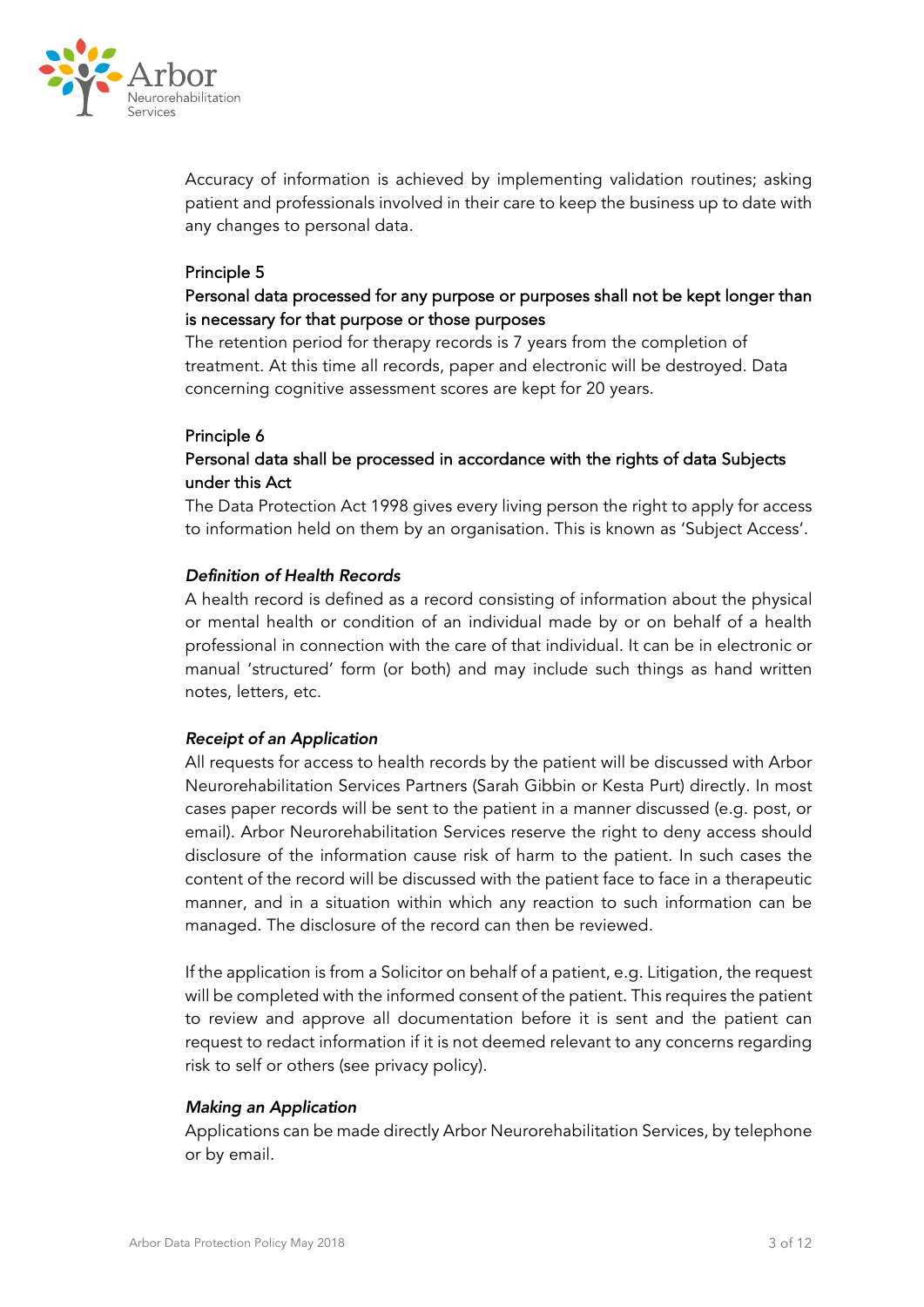

If the applicant does not state that information is required from a specific period of time it is usually assumed that access is require to the total health record.

There is no requirement for the individual to give a reason why they wish to access their records. The application should always contain the written consent of the patient (or their legal representatives) to the release of the information.

#### *Withholding Information*

There are certain circumstances where information can be withheld from a subject access request.

Access can be denied or limited where;

- the information might cause serious harm to the physical or mental health or condition of the patient, or any other person;
- or where giving access would disclose information relating to or provided by a third person who had not consented to disclosure.

### *Supplying Information*

Information supplied will be provided in permanent form unless this causes 'disproportionate effort' or the patient agrees to receive it in another form, e.g. the printed version is very lengthy. The information supplied must be intelligible and any abbreviations will be explained. Additional costs entailed by Arbor Neurorehabilitation Services for undertaking this work will be discussed.

#### *Inaccurate Information*

If information recorded on the treatment record is inaccurate, patients have the right to have the information corrected. However, if the patient disputes the accuracy but the Clinician maintains the information is correct, the information will remain unchanged and a note will be added to the records recording the nature of the dispute, e.g. 'Patient Does Not Agree', etc.

#### *Request for erasure of data*

Individuals have the right to request the removal of data from the business.

The request can be denied in such circumstance when the data relates to health care.

Requests will be managed on a case by case basis and through the advice of ICO where necessary.

### *Access to Health Records of Deceased Persons*

The Data Protection Act 1998 does not have any provision for access to the health records of the deceased.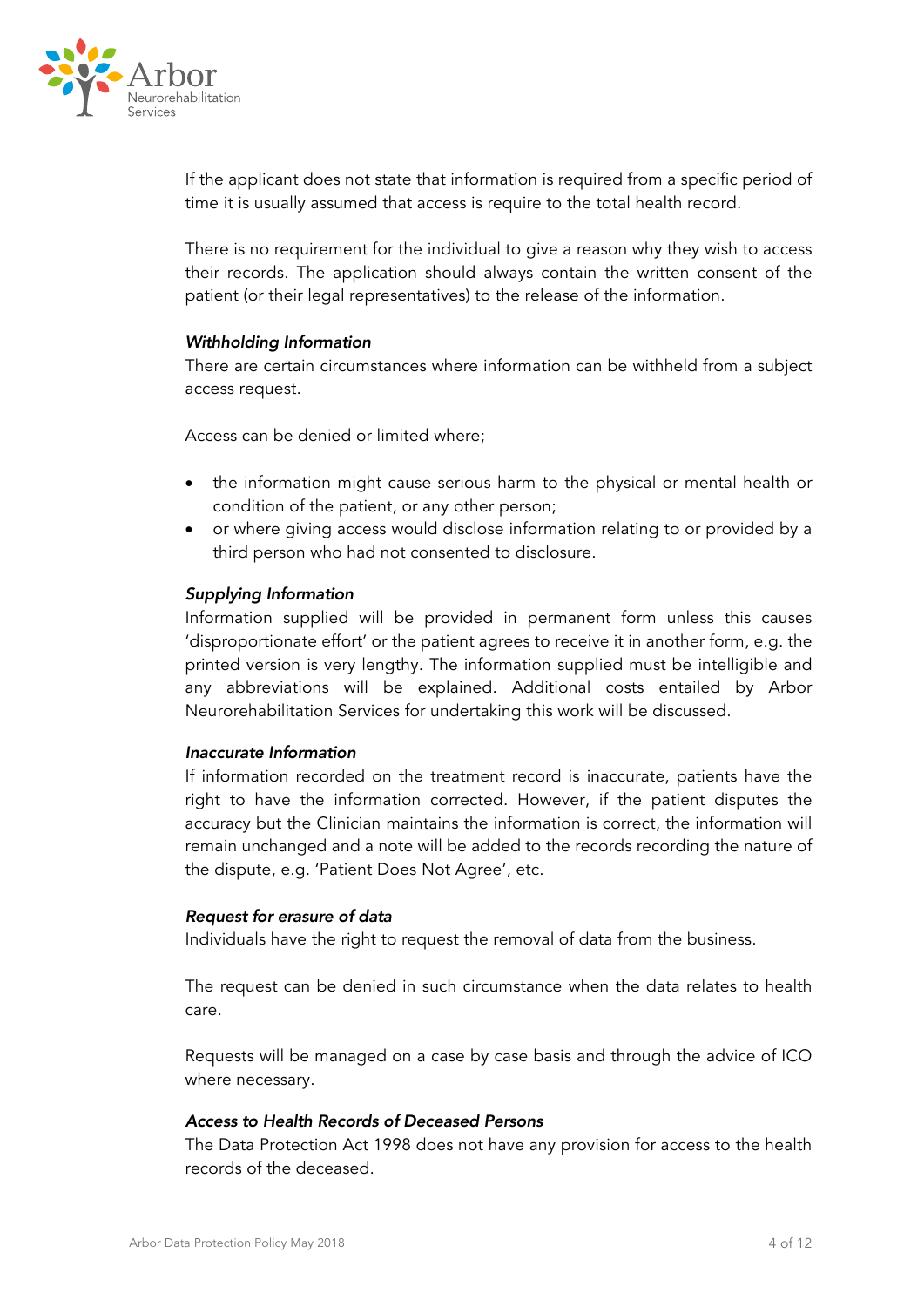

Access under these circumstances is governed by the Access to Health Records Act 1990.

The personal representative (executor or administrator of the estate) of the deceased or any person who may have a claim arising out of the patients' death may apply for access.

Access will not be allowed if the patient indicated while alive that they did not wish to be given to a particular person.

Requests will be managed on a case by case basis and appropriate advice sought where necessary.

### Principle 7

# Appropriate technical and organisational measures shall be taken against unauthorised or unlawful processing of personal data and against accidental loss or destruction of, or damage to, personal data

Arbor Neurorehabilitation Services encompasses a range of healthcare professionals, with differing therapeutic training and orientations. The nominated data processor and controller is Sarah Gibbin. The data officer is Kesta Purt.

Risk assessments have been completed for the processing of data within Arbor Neurorehabilitation Services, and appropriate mitigating processes have been implemented. See risk assessment appendix 1.

### Principle 8

# Personal data shall not be transferred to a country or territory outside the European Economic Area (EEA) unless that country or territory ensures an adequate level of protection for the rights and freedoms of data subjects in relation to the processing of personal data

Arbor Neurorehabilitation Services do not transfer data outside of the UK. In some cases electronic storage of notes may be undertaken, with platforms operating from non UK sources. All electronic notes storage platforms are checked for GDPR compliance.

## 4.2 Caldicott Principles (September 2013). Arbor Neurorehabilitation Services adhere to the Caldicott Principles:

### Principle 1

### Justify the purpose(s) for using confidential information

The lawful basis for processing data for Arbor Neurorehabilitation Services is: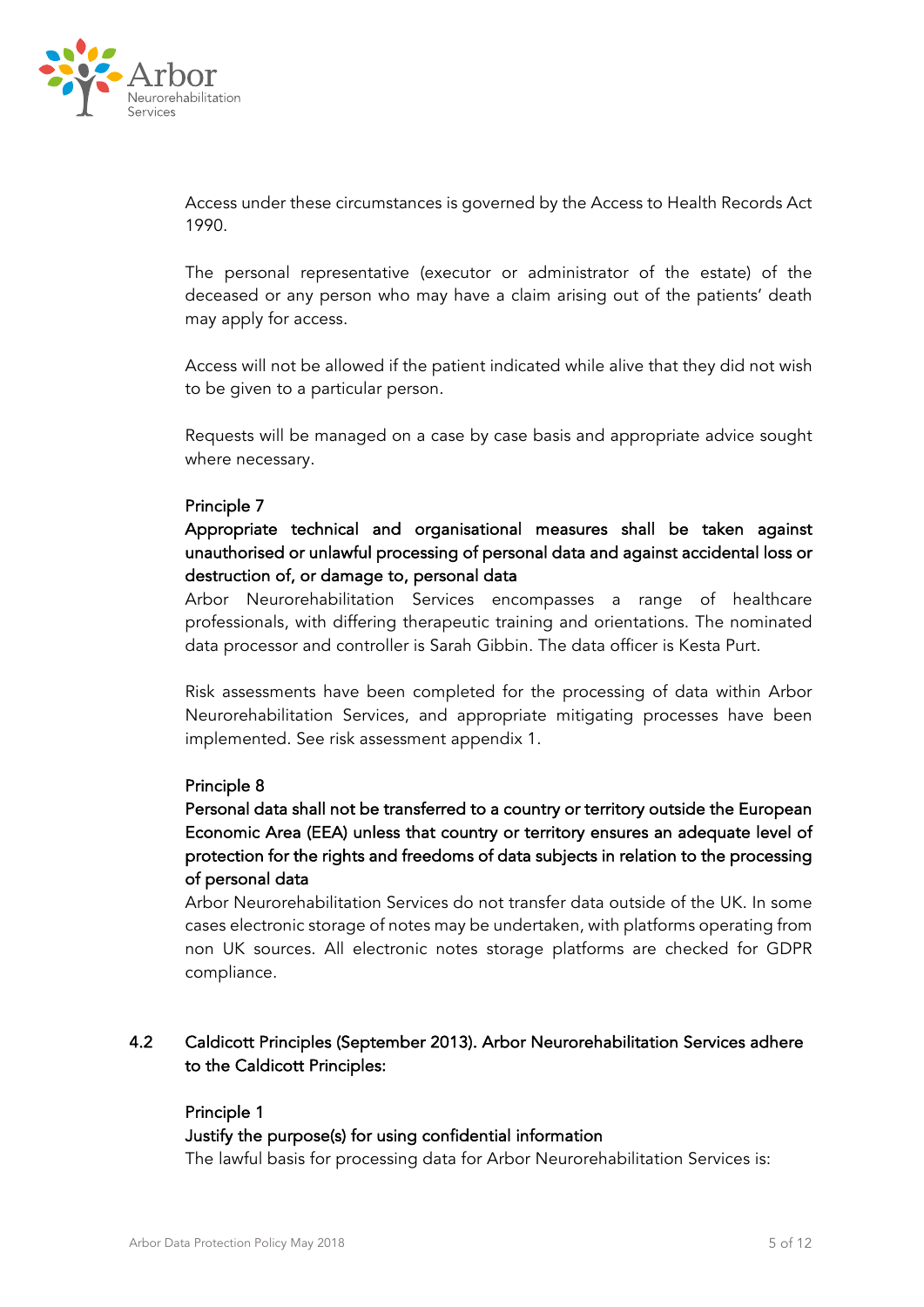

## 1) Contract:

You can rely on this lawful basis if you need to process someone's personal data:

- a. to fulfil your contractual obligations to them; or
- b. because they have asked you to do something before entering into a contract (e.g. provide a quote).

The processing must be necessary. If it is possible to reasonably complete the contract without processing their personal data, this basis will not apply.

2) Legal Obligation

Article 6(3) requires that the legal obligation must be laid down by UK or EU law. Recital 41 confirms that this does not have to be an explicit statutory obligation, as long as the application of the law is foreseeable to those individuals subject to it. So it includes clear common law obligations.

This does not mean that there must be a legal obligation specifically requiring the specific processing activity. The point is that your overall purpose must be to comply with a legal obligation which has a sufficiently clear basis in either common law or statute.

The processing must be necessary. If it is possible reasonably complete the contract without processing their personal data, this basis will not apply.

### Principle 2

### Do not use personal confidential data unless it is absolutely necessary

Personal confidential data items should not be included unless it is essential for the specified purpose(s) of that flow. The need for patients to be identified should be considered at each stage of satisfying the purpose(s).

### Principle 3

### Use the minimum necessary personal confidential data

Where use of personal confidential data is considered to be essential, the inclusion of each individual item of data should be considered and justified so that the minimum amount of personal confidential data is transferred or accessible as is necessary for a given function to be carried out.

### Principle 4

Access to personal confidential data should be on a strict need-to-know basis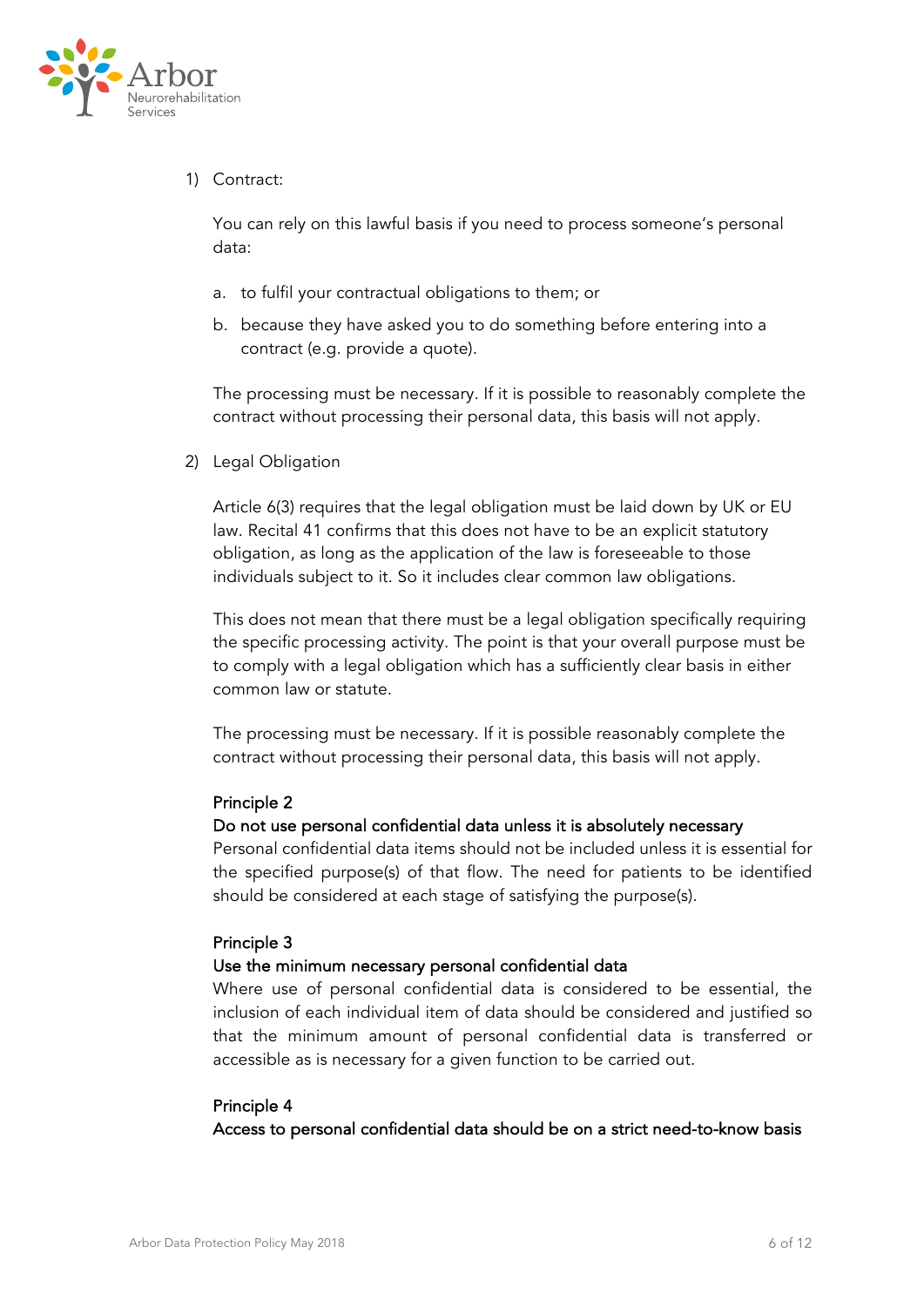

Only those individuals who need access to personal confidential data should have access to it, and they should only have access to the data items that they need to see. This may mean introducing access controls or splitting data flows where one data flow is used for several purposes.

## Principle 5

## Everyone with access to personal confidential data should be aware of their responsibilities

Action should be taken to ensure that those handling personal confidential data are made fully aware of their responsibilities and obligations to respect patient confidentiality. This is completed in practice by asking for evidence of the other parties' compliance with GDPR.

### Principle 6

### Comply with the law

Every use of personal confidential data must be lawful.

### Principle 7

# The duty to share information can be as important as the duty to protect patient confidentiality

Health and social care professionals should have the confidence to share information in the best interests of their patients within the framework set out by these principles. They should be supported by the policies of their employers, regulators and professional bodies.

## 5.0 Disclosure of Personal Patient Information

There are Acts of Parliament that govern the disclosure/sharing of personal patient information – some make it a legal requirement to disclose and others that state that information cannot be disclosed. These Acts are detailed below:

### 5.1 Legislation to restrict disclosure of personal identifiable information

- Human Fertilization and Embryology (Disclosure of Information) Act 1992
- Venereal Diseases Act 1917 and Venereal Diseases Regulations of 1974 and 1992
- Abortion Act 1967
- The Adoption Act 1976

## 5.2 Legislation requiring disclosure of personal identifiable information

• Public Health (Control of Diseases) Act 1984 & Public Health (Infectious Diseases) Regulations 1985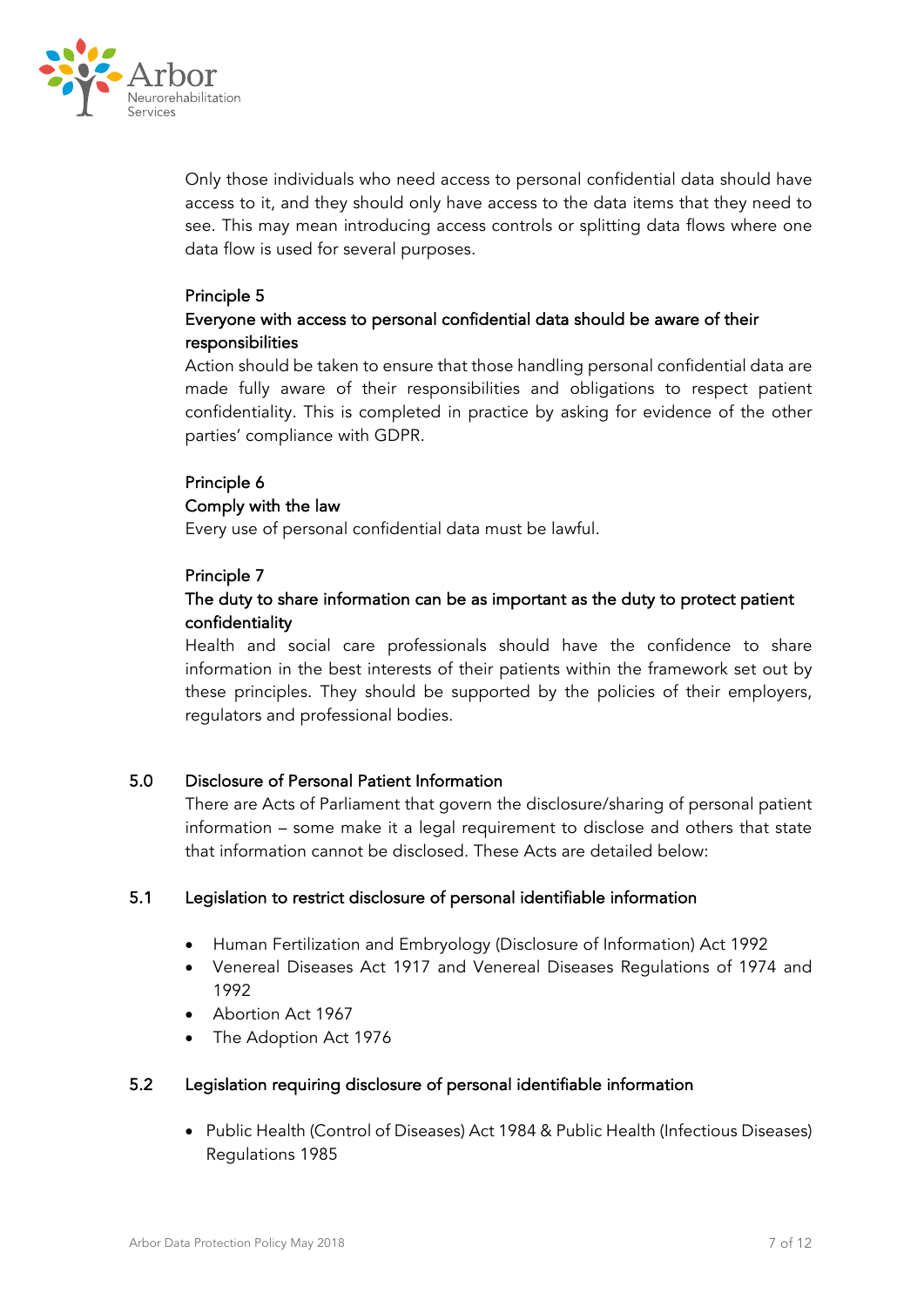

- Education Act 1944 (for immunisations and vaccinations to NHS Trusts from schools)
- Births and Deaths Act 1984
- Police and Criminal Evidence Act 1984

## 5.3 Section 29 – 'Crime & Taxation'

S29 is the exemption under the Data Protection Act 1998 that allows the sharing of personal information for the purpose of assisting in the preventing and or detection of crime.

The police are most likely to ask for release of personal information under this exemption, but requests may arise from other organizations that can rely upon this exemption because they have a crime prevention or law enforcement function; e.g. Department of Works & Pensions – Benefits Fraud Office.

They must have good reason – it does not have to be rigidly applied, but it is a good idea.

The exemption does not cover the disclosure of all personal information, in all circumstances.

It only allows release of personal information for the stated purposes and only if not releasing it would be likely to prejudice (that is, 'significantly harm') any attempt by police to prevent crime or catch a suspect.

A 'blank' copy of a 'Section 29' form called 'Personal Data Request Form' is available on request.

For every request for personal information received (and about each separate individual), the following questions will be considered:

- Am I sure the person is who they say they are? (for this reason you should not take these types of requests over the phone)
- Is the person asking for this information doing so to prevent or detect a crime, catch or prosecute an offender?
- If I do not release the personal information, will this significantly harm any attempt by the police to prevent crime or catch a suspect? (The risk must be that the investigation may very well be impeded).
- If I decide to release personal information to the police, what is the minimum I should release for them to be able to do their job?

The form should be able to answer all questions.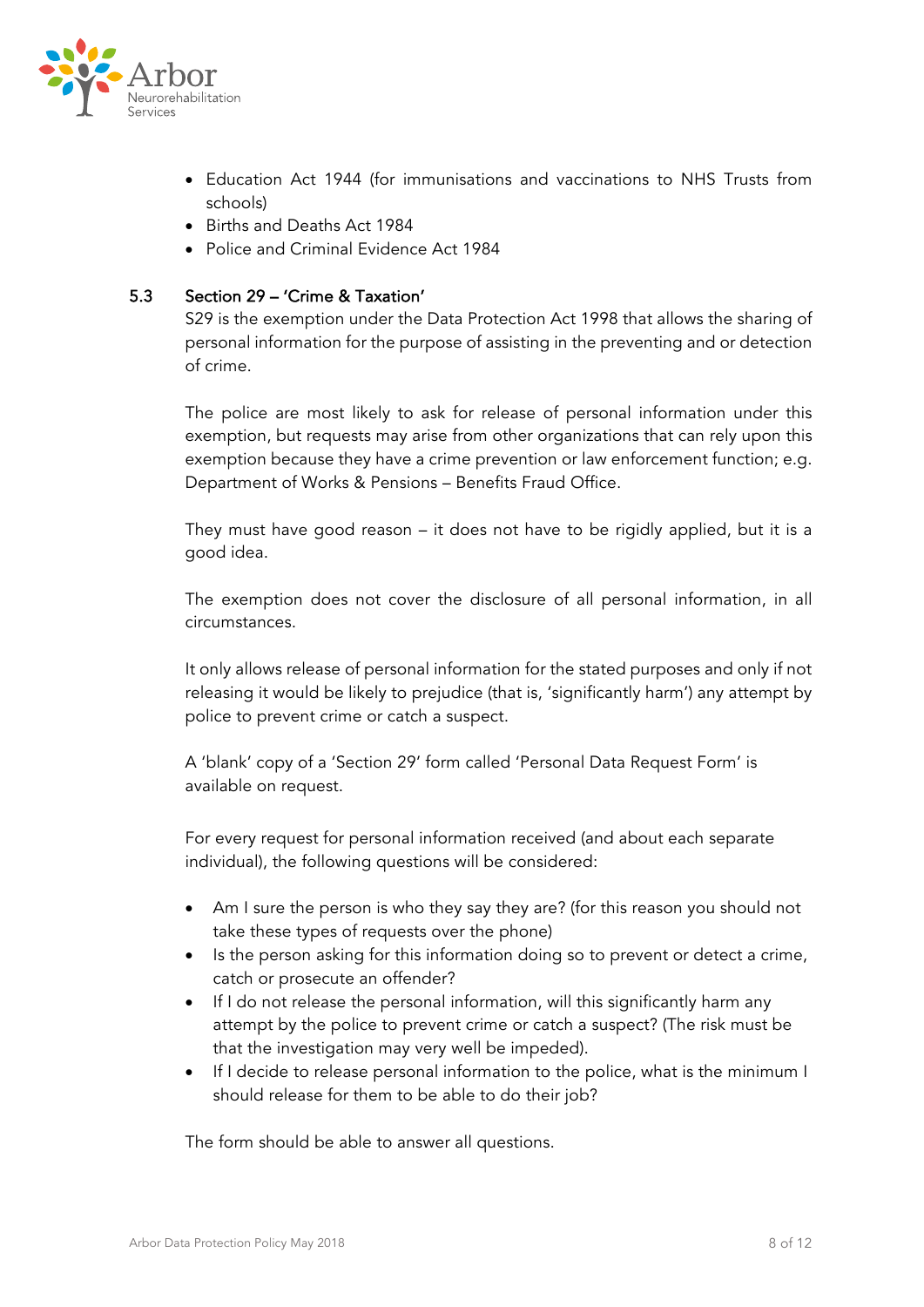

It is the clinician's decision to release personal information under this exemption. Even if the exemption applies, there is no obligation to release the personal information.

If there are genuine concerns about releasing the personal information (e.g. because there are other legal obligations such as the information being confidential) then the police will be requested to provide a 'court order' requiring the release of personal information.

If the court decides you should release the information, the Data Protection Act is not breached.

The patient whose information is sought should will be told about the order, unless that is not practicable or would undermine the purpose for which disclosure is sought.

The Section 29 form is the 'request in writing' and is signed by investigating officer which is usually 'sergeant' or above

Any disclosure of information will be noted in the patient's records.

The Section 29 form would not be released under a 'Subject Access Request'; unless the patient was aware of the disclosure in the first instance.

### 5.4 Duty of Care

 Duty of care dictates that there are circumstances in which breach of patient confidentiality is required if failure to do so may cause harm to the individual or others. Further details are included in the Arbor Neurorehabilitation Services Privacy Policy.

### 6.0 Management of a Data Breach

A breach is defined as:-

- Any incident which involves actual or potential failure to meet the requirements of the Data Protection Act 19981and/or the Common Law of Confidentiality.
- This includes unlawful disclosure or misuse of confidential data, recording or sharing of inaccurate data, information security breaches and inappropriate invasion of people's privacy.
- Such personal data breaches which could lead to identity fraud or have other significant impact on individuals.
- Applies irrespective of the media involved and includes both electronic media and paper records.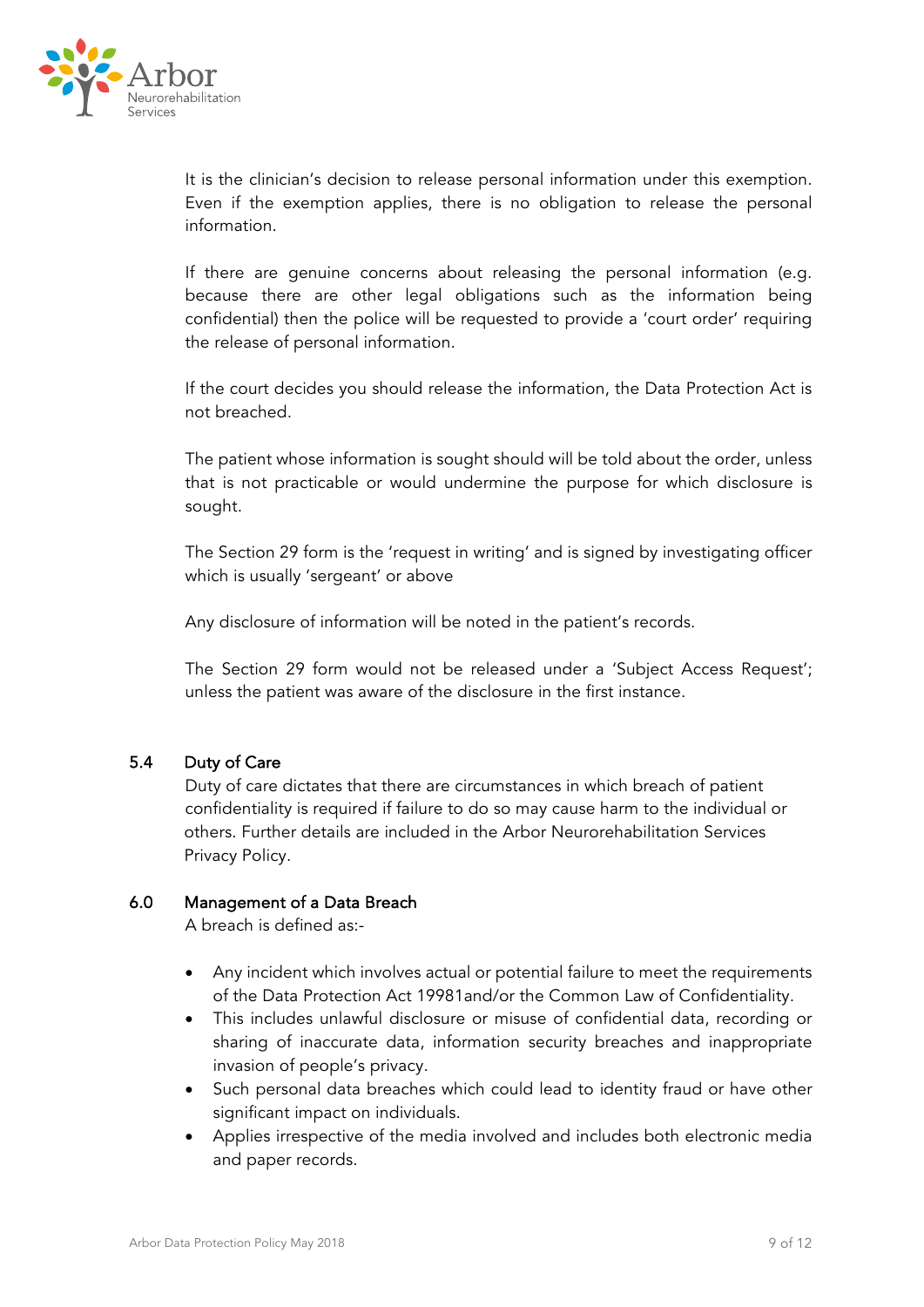

Any breach will be disclosed to the ICO within 48 hours. The patient will be informed and the discussion documented. Processes will follow the advice of ICO.

## 7.0 Therapy Will

In the event of the death of a member of Arbor Neurorehabilitation Services, remaining senior staff will assume responsibility for disposing of data held at that time, contact current patients and inform referrers. They will follow the data protection policy in their management of the data records. This will include the disposal of all therapy records both paper and electronic, and contact data relevant to patients and referrers.

| Risk identified                                                                      | Actions taken to mitigate risk                                                                                                                                                                                                                                                                                                                                                                                                           | Further action needed                                                                                                                                                              |
|--------------------------------------------------------------------------------------|------------------------------------------------------------------------------------------------------------------------------------------------------------------------------------------------------------------------------------------------------------------------------------------------------------------------------------------------------------------------------------------------------------------------------------------|------------------------------------------------------------------------------------------------------------------------------------------------------------------------------------|
| Access to paper<br>records through loss<br>or theft                                  | Paper files kept in locked<br>cupboard.<br>In transport locked in car.<br>Files only unlocked when in use, at<br>which time personally supervised.                                                                                                                                                                                                                                                                                       | Adhere to actions<br>identified at all times.                                                                                                                                      |
| Unauthorised access<br>to electronic records<br>on laptop or PC by<br>loss or theft. | Laptop kept in locked cupboard<br>when not in use. All other times<br>supervised.<br>All computers are password<br>protected.<br>Documents produced by myself<br>are password protected.<br>Laptop has anti-virus and firewall<br>software installed.<br>Confidential patient and associate<br>data stored on electronic notes<br>system - Smile.<br>If stored electronically outside of<br>cloud, this done on encrypted hard<br>drive. | Files sent from third<br>parties are not always<br>password protected<br>Upon receipt of<br>electronic files, these<br>are saved to cloud<br>based storage and e-<br>mail deleted. |
| Unauthorised access<br>to or loss of phone                                           | Phones are password protected                                                                                                                                                                                                                                                                                                                                                                                                            | Adhere to actions listed                                                                                                                                                           |

# Appendix: 1 (One) Risks Assessment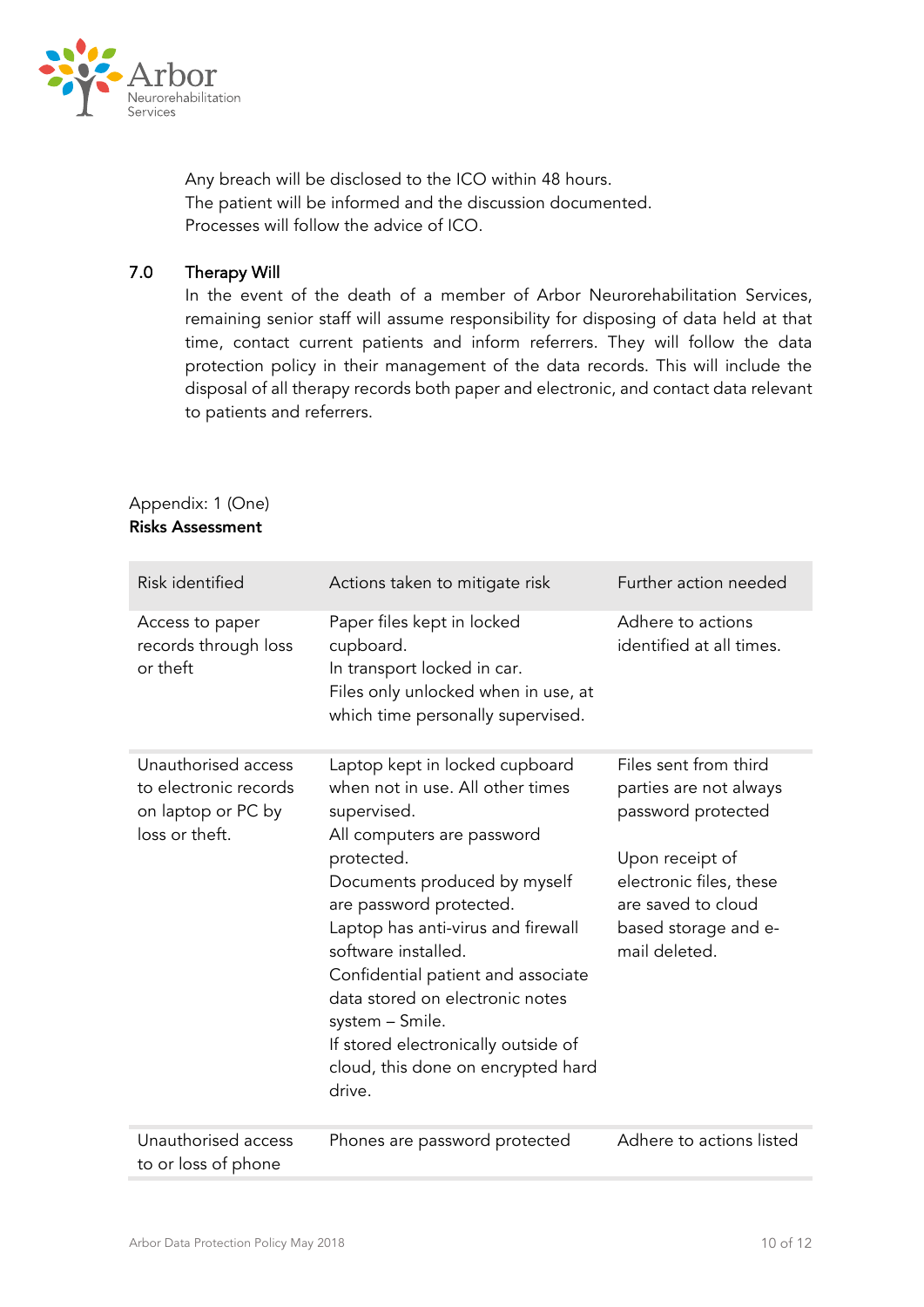

|                                                                                    | All associates to ensure that data<br>wiping service is activated on<br>phone should it be stolen.                                                                                                                                                                                                              |                                                      |
|------------------------------------------------------------------------------------|-----------------------------------------------------------------------------------------------------------------------------------------------------------------------------------------------------------------------------------------------------------------------------------------------------------------|------------------------------------------------------|
| Unauthorised access<br>to email through<br>hacking.                                | Laptop has anti-virus software and<br>firewall installed.<br>Patients are informed of risks to<br>email during consent process.<br>Documents sent are password<br>protected, password sent in<br>separate email, content of email<br>itself is kept to minimal identifiable<br>information (e.g initials only). | No further action<br>needed. Maintain<br>procedures. |
| Unauthorised access<br>to email through error<br>- e.g. sent to wrong<br>recipient | Maintain vigilance, and double<br>check recipients before sending.                                                                                                                                                                                                                                              | Maintain vigilance.                                  |

Appendix 2 (Two) Definition of Terms

As determined by the General Data Protection Regulation (GDPR):

*'personal data'* means any information relating to an identified or identifiable person ('data subject'); an identifiable person is one who can be identified, directly or indirectly, in particular reference to an identifier such as a name, an identification number, location data, on online identifier or to one or more factors specific to the physical, physiological, genetic, mental, economic, cultural or social identity of that person;

*'processing'* means any operation or set of operations which is performed on personal data or on sets of personal data, whether or not by automated means, such as collection, recording, organisation, structuring, storage, adaptation or alteration, retrieval, consultation, use, disclosure by transmission, dissemination or otherwise making available, alignment or combination, restriction, erasure or destruction;

*'pseudoanonomised'* means the processing of personal data in such a manner that the personal data can no longer be attributed to a specific data subject without the use of additional information, provided that such additional information is kept separately and is subject to technical and organisational measures to ensure that the personal data are not attributed to an identified or identifiable person;